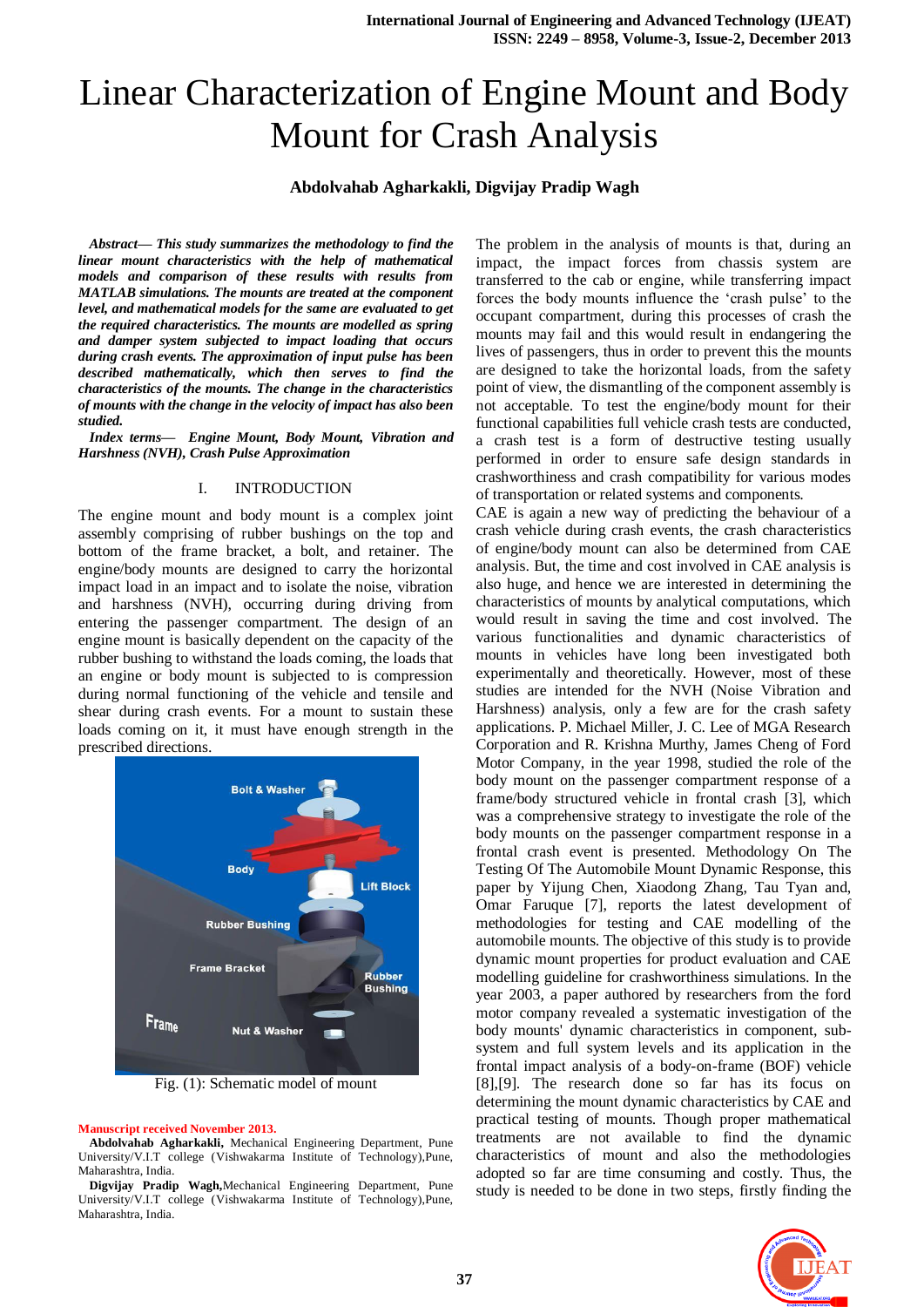linear characteristics and then the non-linear (Dynamic) characteristics.

#### II. CRASH PULSE APPROXIMATION

To supplement full scale dynamic testing of vehicle crashworthiness, mathematical models and laboratory tests (such as those using a huge sled or a vehicle crash simulator) are frequently employed. The objective of these tests is the prediction of changes in overall safety performance as vehicle structural and occupant restraint parameters are varied. To achieve this objective, it is frequently desirable to characterize vehicle crash pulses such that parametric optimization of the crash performance can be defined. Crash pulse characterization greatly simplifies the representation of crash pulse time histories and yet maintains as many response parameters as possible. The response parameters used to characterize the crash pulse are those describing the physical events occurring during the crash such as (maximum) dynamic crush, velocity change, time of dynamic crush, centroid time, static crush, and separation (rebound)velocity. A number of crash pulse approximations and techniques have been developed for the characterization<sup>[2]</sup>. These are divided into two major categories according to whether or not the initial deceleration is zero. The crash pulse here is a crucial factor. It determines the RHS of the governing equation of motion. The crash pulse has been approximated by the following ways:

1) Excitation with Constant Acceleration:-

This approximation uses a constant value of acceleration which is obtained by averaging the accelerations of the moving barrier. Again, we may use the initial velocity for the moving parts of the fixture, thus we have two cases, one with zero initial velocity and the other with initial velocity equal to the barrier velocity.

Here, forcing function is given as:  $F(t) = Mr \times A$  (1)

Initial velocity is:  $V_0 = V_{12}$  barrier approach velocity.

2) Excitation with Halfsine Approximation:-

Halfsine wave is half of the sine pulse and the values for the acceleration are obtained by solving the equations as follows. The detailed derivation is not considered here but for further knowledge we may see the appendix.

Here, forcing function is given as:

 $F(t) = Mr \times A(t)$  (2) Initial velocity is:  $V_0 = V_{12}$  barrier approach velocity. Where,

$$
A(t) = A_p \times \sin(\omega t)
$$
 (3)

$$
A_P = \frac{-V_{12}\omega}{1 - \cos(\omega t_m)}\tag{4}
$$

And,  $A_p$  = Peak Amplitude.

 $\omega$  = Forcing frequency.

 $t_m$ = time of dynamic crush.

3) Excitation with Haversine Approximation:-

The haversine approximation approximates the given crash pulse at three points and thus is more appropriate than the halfsine.

Here, forcing function is given as:

 $F(t) = Mr \times A(t)$  (5)

Initial velocity is:  $V_0 = V_{12} =$  barrier approach velocity. Where,

$$
A(t) = \frac{A_p}{2} [1 - \cos(\omega t)]
$$
 (6)

$$
A_p = \frac{-2V_{12}\omega}{(\omega t_m) - \sin(\omega t_m)}
$$
(7)

And,  $A_p$  = Peak Amplitude.

 $\omega$  = Forcing frequency.

 $t_m$  = time of dynamic crush.

4) Excitation with Fourier Equivalent Wave:-

The FEW is most appropriate to use when we have a given crash pulse and it approximates the crash pulse accurately and thus a nonlinear curve can be easily represented in a mathematical form.

Here, forcing function is given as:

 $F(t) = Mr \times A(t)$  (8)

Initial velocity is:  $V_0 = V_{12} =$  barrier approach velocity. Where,

$$
A(t) = \sum_{i=1}^{n} [a_i \times \sin(\omega t)] \tag{9}
$$

$$
a_{i} = \frac{2t_{k}}{(i\pi)^{2}} \sum_{j=1}^{k} m_{j} \left[ \sin\left(\frac{i\pi t_{j}}{t_{k}}\right) - \sin\left(\frac{i\pi t_{j-1}}{t_{k}}\right) \right]
$$
(10)

$$
m_j = \frac{A_j - A_{j-1}}{t_j - t_{j-1}}\tag{11}
$$

### III. MATHEMATICAL MODELLING

The mounts are assumed to be a spring and damper system, and the model proposed here is for component level test of mounts on a test fixture subjected to impact loading. Let us now consider the linear mount model.

The models used in this analysis are simple containing single degree of freedom system. The model consists of energy absorbing (EA) elements with masses connected to both ends for full vehicle models and one end is fixed and mass is attached to the other end. Since most engineering materials exhibit viscous and elastic characteristics, the EA can be represented by a Kelvin element, Maxwell element, or combinations of the two elements. Schematically, the masses in the models are connected by springs and/or dampers in a simple arrangement. The equation of motion (EOM) for the model has been solved explicitly with closed-form solutions. The application of such a closedform formulas used for impact analysis.



Fig. (2): Spring-damper model

- Let,  $k =$  spring stiffness,  $(N/m)$  (unknown).  $c = coefficient of damping, (N-s/m) (unknown).$  $M =$ Mass of moving parts of fixture. Mr = Mass of moving barrier.  $V_0$  = Initial Velocity.
	- $X =$  Displacement of mass 'M', (m).
	- $\dot{X} = dX/dt = Velociety of mass 'M', (m/s).$
	- $\ddot{X} = d^2X/dt^2$  = Acceleration of mass 'M', (m/s<sup>2</sup>).
	- $\delta$  = Maximum Displacement.
	- $t_m$ = time at dynamic crush (when  $dX/dt = 0$ ).
	- $t_c$  = estimated time at dynamic crush =  $\frac{1}{v}$

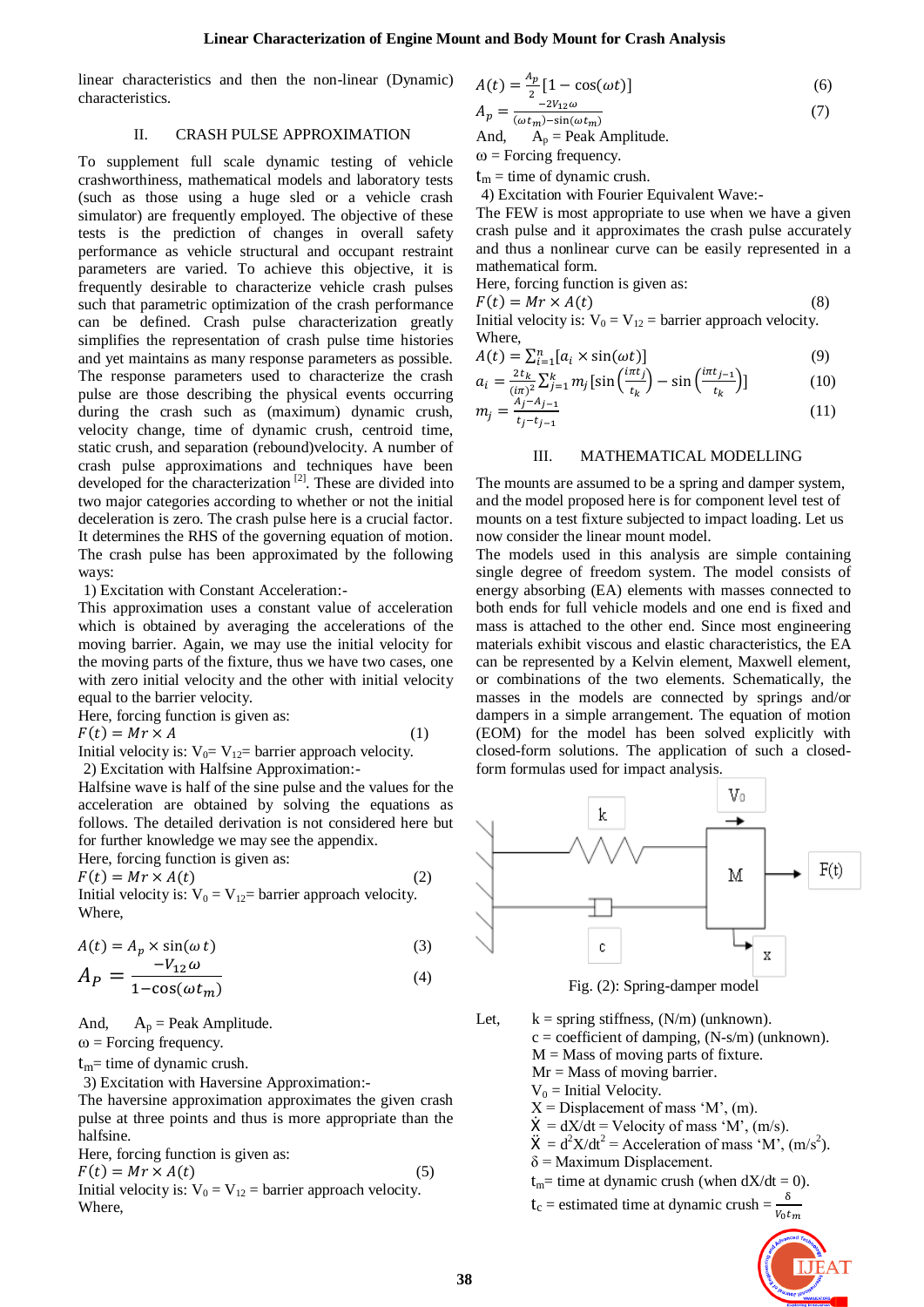$$
\zeta = \text{damping factor} = \frac{c}{c_c} = \frac{c}{2M\omega_e}
$$

$$
\omega_e = \text{undamped natural frequency} =
$$

Equation of motion considering condition at equilibrium,

K M

$$
\ddot{X} + 2\zeta\omega_e \dot{X} + \omega_e{}^2 X = \frac{F(t)}{M}
$$

The second order linear differential equation is solved using the method of Particular Integrals.

 $X = e^a$ Differentiating the above equation, we have,

$$
\mathcal{L} = \mathcal{L} \mathcal{L} \mathcal{L} \mathcal{L}
$$

$$
\dot{X} = e^{at} [(aC_1 + \omega_d C_2) \cos(\omega_d t) + (aC_2 - \omega_d C_1) \sin(\omega_d t)]
$$

Now, applying the initial conditions and finding the constants  $C_1$  and  $C_2$ .

| I.C. $(1)$                   | at | $t=0$ : | $X = 0$ :       |
|------------------------------|----|---------|-----------------|
| $C_1 = 0$                    |    |         | (12)            |
| I.C. $(2)$                   | at | $t=0$ : | $dX/dt = V_0$ ; |
| $C_2 = \frac{V_0}{\omega_d}$ |    |         | (13)            |

Substituting these values in the equation of  $X'$ , we have:  $X = e^{at}(\frac{V_0}{r})\sin(\omega_d t)$  (14)

$$
\dot{X} = e^{\alpha t} \left( \frac{V_0}{\omega_d} \right) \sin(\omega_d t)
$$
\n
$$
\dot{X} = e^{\alpha t} \left[ \frac{V_0}{\omega_d} a \sin(\omega_d t) + V_0 \cos(\omega_d t) \right]
$$
\n(15)

Now, applying the boundary conditions:

B.C. (1) at 
$$
t = t_m
$$
;  $X = \delta$ ; Let,  $t_m = \frac{\pi}{2\omega_d} \Rightarrow$   
sin( $\omega$ ,  $t_w$ ) = 1

$$
\frac{\delta}{V_0 t_m} = e^{-\zeta \omega_e t_m} \left( \frac{1}{(\omega_e t_m) \sqrt{1 - \zeta^2}} \right)
$$
(16)

B.C. (2) at 
$$
t = t_m
$$
;  $dX/dt = 0$ ;  
Simplifying which we get;  

$$
\omega_e t_m = \frac{1}{\sqrt{1-\zeta^2}} \tan^{-1}(\frac{\sqrt{1-\zeta^2}}{\zeta})
$$
(17)

Substituting this value in the equation obtained from B.C. (1), we have;

$$
\frac{\delta}{V_0 t_m} = \frac{t_c}{t_m} = \frac{1}{\tan^{-1}(\frac{\sqrt{1-\zeta^2}}{Z})} e^{\frac{-\zeta}{\sqrt{1-\zeta^2}} [tan^{-1}(\frac{\sqrt{1-\zeta^2}}{\zeta})]}
$$
(18)

The above two equations are helpful in plotting graphs, for known values of  $\frac{c_c}{t_m}$  we can estimate the value of ' $\zeta$ ' and the corresponding value of ' $\omega_e$ ' as follows.

| Table 1: Frequency response for variation in zeta |  |  |  |  |  |
|---------------------------------------------------|--|--|--|--|--|
|---------------------------------------------------|--|--|--|--|--|

| <b>Zeta</b> | $t_c/t_m$   | $\omega_{\rm e}$ t <sub>m</sub> | $\omega$ <sub>e</sub> (rad/sec) |
|-------------|-------------|---------------------------------|---------------------------------|
| 0           | 0.636619772 | 1.570796327                     | 24.1661                         |
| 0.1         | 0.58655203  | 1.478037662                     | 22.73904                        |
| 0.2         | 0.552149643 | 1.39767722                      | 21.50273                        |
| 0.3         | 0.530404479 | 1.327237282                     | 20.41904                        |
| 0.4         | 0.520091917 | 1.264877612                     | 19.45966                        |
| 0.5         | 0.521671403 | 1.209199576                     | 18.60307                        |
| 0.6         | 0.537950831 | 1.159119023                     | 17.8326                         |

| 0.7 | 0.576525803 | 1.113781141 | 17.13509 |
|-----|-------------|-------------|----------|
| 0.8 | 0.658908929 | 1.072501848 | 16.50003 |
| 0.9 | 0.873693779 | 1.03472647  | 15.91887 |
|     | ന           |             |          |



Fig. (3): Graph to compute zeta with known tc/tm



Fig. (4): Graph to find Natural frequency

The above graphs are helpful in finding the spring stiffness and damping coefficient. Now that we know the spring stiffness and coefficient of damping, we can solve the equation of motion with different crash pulses.

A. Excitation With Constant Acceleration

The right hand side of the equation of motion then can be written as

 $F(t) = Mr \times A$ ,  $V_0 = V_{12}$ .

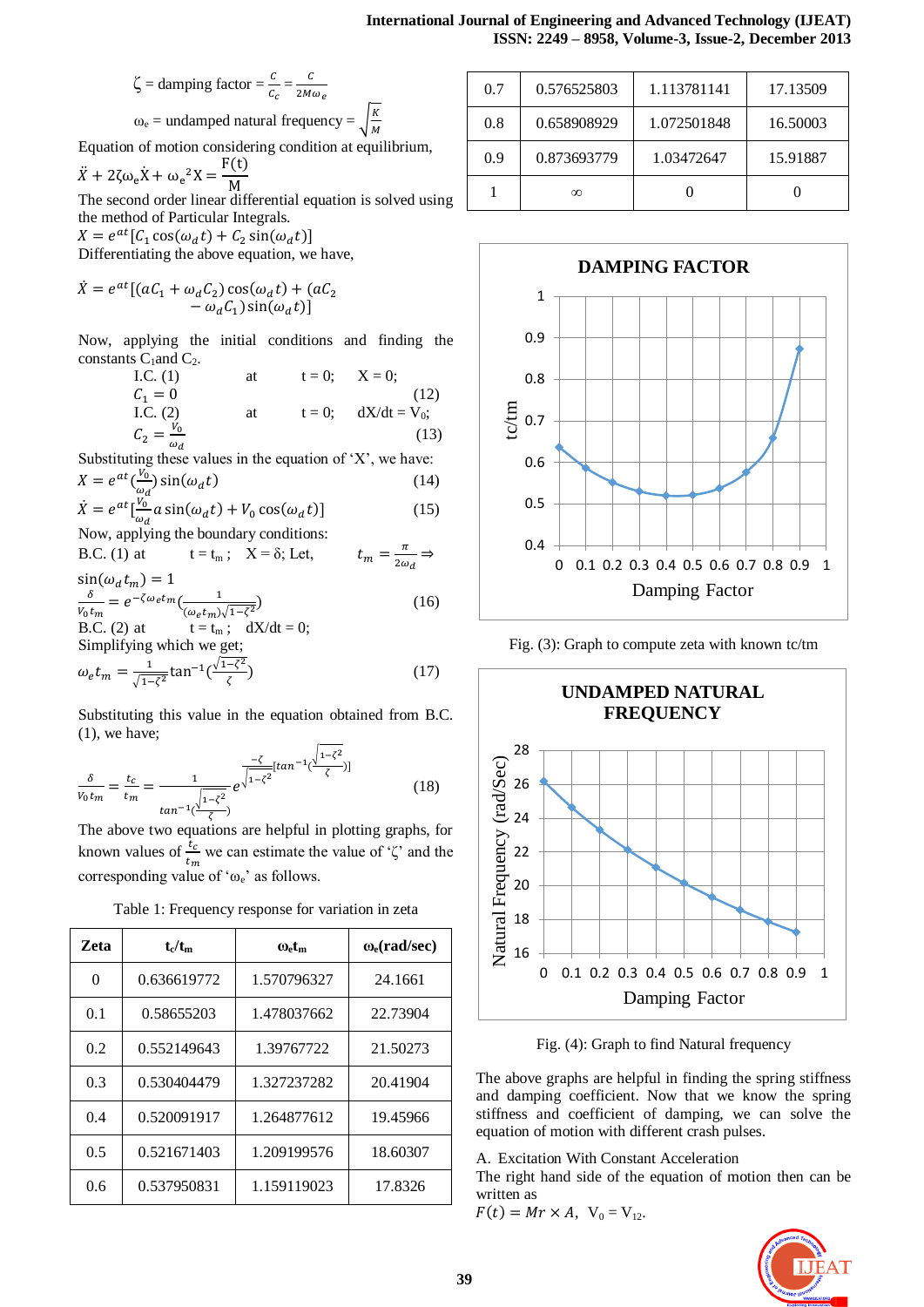The governing equation of this case may be written as:  $\ddot{X} + 2\zeta \omega_e \dot{X} + \omega_e{}^2 X = \frac{M}{R}$ M (19)

This equation can be solved by the method of particular integrals with initial conditions as:

When, time  $t = 0$ , displacement  $X = 0$ , and velocity  $V_0 = V_{12}$  = barrier velocity.

The general solution of thus obtained is then expressed as: Displacement is:  $V =$ 

$$
\alpha =
$$
\n
$$
e^{-\zeta \omega_e t} \left[ -\frac{\left(\frac{Mr}{M}A\right)}{\omega_e^2} \cos(\omega_d t) + \left(\frac{v_0}{\omega_d} - \frac{\zeta \omega_e \left(\frac{Mr}{M}A\right)}{\omega_d \omega_e^2}\right) \sin(\omega_d t) \right]
$$
\n(20)

Velocity is:

 $\dot{X} = e^{-\zeta \omega_e t} \left\{ \frac{M}{M} \right\}$ M  $\overline{A}$  $\frac{A}{\omega_e^2} \left( \frac{\zeta}{\sqrt{1-\zeta}} \right)$  $\frac{\varsigma}{\sqrt{1-\zeta^2}}\omega_d+\zeta\omega_e\Big)-V_0\Big]$  $V0\zeta$ 1- $\zeta$ 2+MrMAwe2- $\zeta$ 2we1- $\zeta$ 2+wdsinwdt (21)

B. Excitation With Halfsine Pulse

The right hand side of the equation of motion then can be written as

 $F(t) = Mr \times A_p \sin(\omega t).$ 

The governing equation of this case may be written as:  $\ddot{X} + 2\zeta \omega_e \dot{X} + \omega_e{}^2 X = \frac{M}{R}$  $\frac{m_r}{M}A_p \sin(\omega t)$  (22)

This equation can be solved by the method of particular integrals with initial conditions as:

When, time t = 0, displacement  $X = 0$ , and velocity  $V_0 =$  $V_{12}$  = barrier velocity.

The general solution of thus obtained is then expressed as: Displacement is:

$$
X = e^{-\zeta \omega_e t} \left\{ \left[ \frac{M_r}{M} A_p P_2 \right] \cos(\omega_d t) + \left[ \frac{V_0}{\omega_d} - \frac{M_r}{M} \frac{A_p}{\omega_d} \left( -\zeta \omega_e P_2 + \omega P \right) \sin \omega t + MrMApp2 \sin \omega t - P \cos \omega t \right] \tag{23}
$$

Velocity is:

 $\dot{X} = e^{-\zeta \omega_e t} \left\{ \begin{bmatrix} -V_0 + \frac{M}{\lambda} \end{bmatrix} \right.$  $\frac{M_r}{M}A_p(\omega P_1 - 2\zeta \omega_e P_2)$ -701-72+MrMApwdP2-MrMApwd72we2P2-7wew P1sin wdt-MrMApwP1cos wt+P2sin wt (24)

Where,  
\n
$$
P_1 = \frac{P_{11}}{P}
$$
\n
$$
P_2 = \frac{P_{22}}{P}
$$
\n
$$
P_{11} = (\omega_e^2 - \omega^2)
$$
\n
$$
P_{22} = 2\zeta\omega_e\omega
$$
\n(28)

$$
P = P_{11}^2 + P_{22}^2 = (\omega_e^2 - \omega^2)^2 + (2\zeta\omega_e\omega)^2 \tag{29}
$$

### C. Excitation With Haversine Pulse

The right hand side of the equation of motion then can be written as

$$
F(t) = Mr \times A(t) = Mr \times \frac{A_p}{2} [1 - \cos(2\omega t)]
$$
  
The governing equation of this case may be written as:

 $\ddot{X} + 2\zeta \omega_e \dot{X} + \omega_e{}^2 X = \frac{M}{R}$  $\frac{M_r}{M} \times \frac{A}{A}$  $\frac{Np}{2}[1 - \cos(2\omega t)]$  (30) This equation can be solved by the method of particular integrals with initial conditions as:

When, time t = 0, displacement  $X = 0$ , and velocity  $V_0 =$  $V_{12}$  = barrier velocity.

The general solution of thus obtained is then expressed as: Displacement is:

$$
X = e^{-\zeta \omega_e t} \left\{ \left[ \frac{M_r}{M} \frac{A_p}{2} \left( Q_1 - \frac{1}{\omega_e^2} \right) \right] \cos(\omega_d t) + \left[ \frac{V_0}{\omega_d} - \frac{M r M A p^2 - \zeta^2 Q^2 - 1 \omega e^2 + 2 \omega \omega d Q^2 \sin \omega dt + M r M A p^2 \right] \right\}
$$
  
1 \omega e^2 - Q^2 \cos 2\omega t + Q^2 \sin 2\omega t \qquad (31)

$$
\text{Velocity is:} \\
\dot{X} = e^{-\zeta \omega_e t} \left\{ \left[ \frac{M_r}{M} \frac{A_p}{2} \left( -2\zeta \omega_e \right) \left( Q_1 - \frac{1}{\omega_e^2} \right) + 2\omega Q_2 - V \frac{Q_0 \omega_e}{2} \right] \right\} \\
\text{VDCos} \omega dt + -\zeta V 01 - \zeta 2 + MrMAp2 \omega d - \zeta 2 \omega e^2 - \zeta 2 Q 1 - 1 \\
\omega e^2 - 2\zeta \omega 1 - \zeta 2 Q 2 \sin \omega dt - MrMAp22 \omega Q 1 \sin 2\omega t + Q 2 \cos 2\omega t \tag{32}
$$

Where,

$$
Q_1 = \frac{Q_{11}}{Q} \tag{33}
$$

$$
Q_2 = \frac{Q_{22}}{Q} \tag{34}
$$

$$
Q_{11} = (\omega_e^2 - 4\omega^2) Q_{22} = 4\zeta \omega_e \omega
$$
 (35)

 $Q = Q_{11}^2 + Q_{22}^2 = (\omega_e^2 - 4\omega^2)^2 + (4\zeta\omega_e\omega)^2$ (37) The above equations can be solved by substituting the values of all the parameters to obtain the displacement and velocity curves.

#### IV. ESULT AND CONCLUSION

The results obtained from the analytical computations are discussed here. To reduce the complexity and for easy Understanding we consider only the most relevant results. The following table details the normalized results of displacement and velocity variation with variation in time.

|                | <b>No Excitation</b><br>$V_0 = V_{12}$ |                         | <b>Halfsine Excitation</b><br>$V_0 = V_{12}$ |                       | <b>Fourier Equivalent Wave</b><br>$V_0 = V_{12}$ |                         |
|----------------|----------------------------------------|-------------------------|----------------------------------------------|-----------------------|--------------------------------------------------|-------------------------|
| Time<br>(Sec.) | Displacement<br>$[X/X_{p}]$            | Velocity<br>$[V/V_{p}]$ | Displacement<br>$[X/X_p]$                    | Velocity<br>$[V/V_p]$ | Displacement<br>$[X/X_{p}]$                      | Velocity<br>$[V/V_{p}]$ |
| $\Omega$       | $\Omega$                               |                         | $\Omega$                                     |                       | $\Omega$                                         |                         |
| 0.005          | 0.149450549                            | 0.953732                | 0.121170865                                  | 0.744756              | 0.118900344                                      | 0.685361                |
| 0.010          | 0.290842491                            | 0.895752                | 0.220558203                                  | 0.684761              | 0.200687285                                      | 0.442405                |
| 0.015          | 0.421978022                            | 0.827286                | 0.320626276                                  | 0.733693              | 0.239862543                                      | 0.152268                |



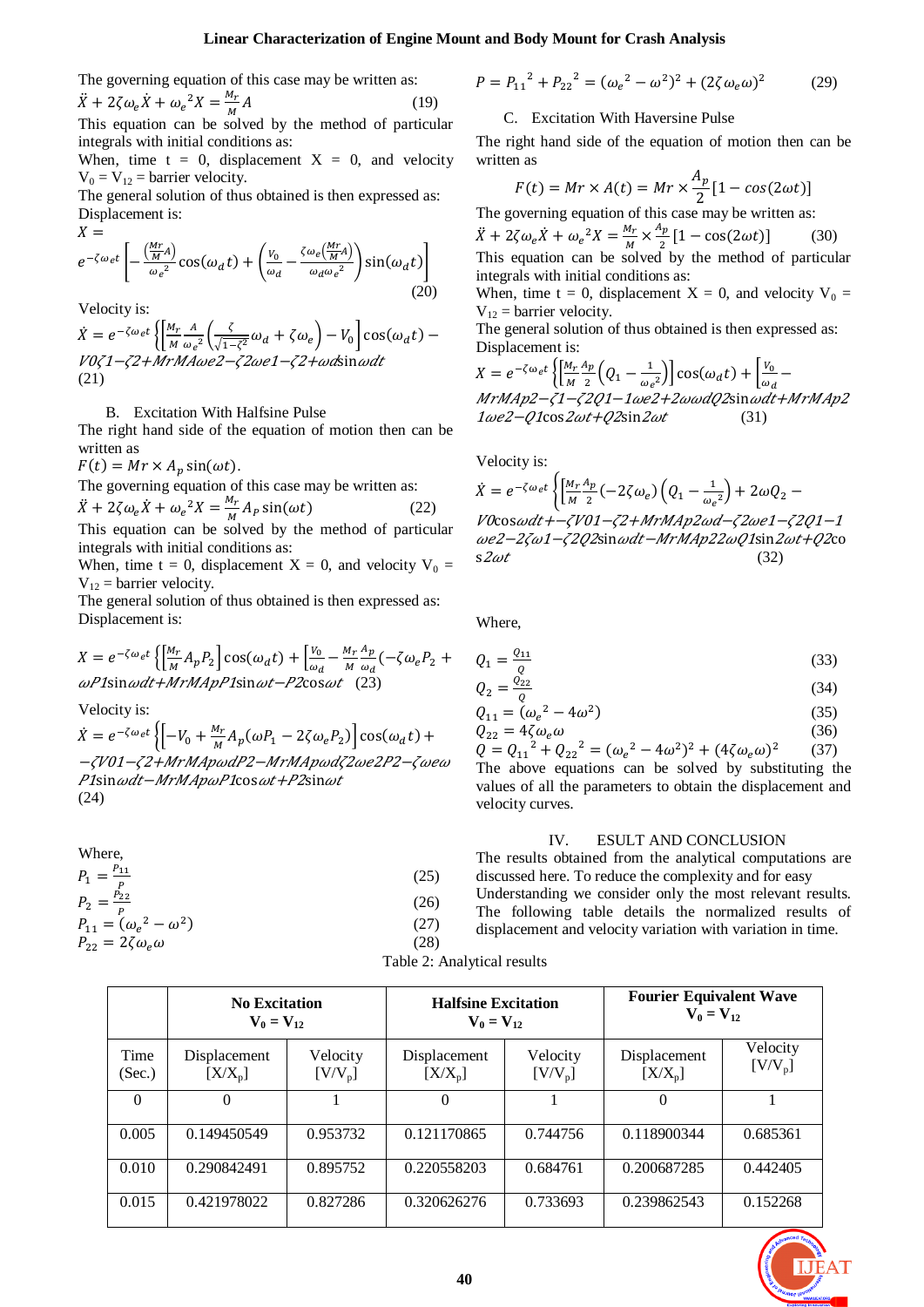### **International Journal of Engineering and Advanced Technology (IJEAT) ISSN: 2249 – 8958, Volume-3, Issue-2, December 2013**

| 0.020 | 0.542857143    | 0.749796   | 0.430224643  | 0.809695   | 0.284536082 | 0.62371    |
|-------|----------------|------------|--------------|------------|-------------|------------|
| 0.025 | 0.650549451    | 0.664675   | 0.548672566  | 0.8509     | 0.428178694 | 1.283993   |
| 0.030 | 0.745054945    | 0.573482   | 0.667801225  | 0.82491    | 0.616494845 | 1.264747   |
| 0.035 | 0.824908425    | 0.47773    | 0.778080327  | 0.72803    | 0.775945017 | 0.938853   |
| 0.040 | 0.89010989     | 0.378978   | 0.870660313  | 0.57617    | 0.886597938 | 0.62947    |
| 0.045 | 0.940659341    | 0.278738   | 0.939414568  | 0.39556    | 0.960824742 | 0.40012    |
| 0.050 | 0.975091575    | 0.178498   | 0.982300885  | 0.211207   | 0.997250859 | 0.113967   |
| 0.055 | 0.994871795    | 0.07965    | $\mathbf{1}$ | 0.041229   | 1           | $-0.05896$ |
| 0.060 | 1              | $-0.01644$ | 0.994554118  | $-0.1053$  | 0.980756014 | $-0.20374$ |
| 0.065 | 0.98974359     | $-0.10852$ | 0.971409122  | $-0.22517$ | 0.945017182 | $-0.28378$ |
| 0.070 | 0.967032967    | $-0.19546$ | 0.932607216  | $-0.31848$ | 0.899656357 | $-0.35306$ |
| 0.075 | 0.93040293     | $-0.27619$ | 0.882232811  | $-0.38733$ | 0.84604811  | $-0.3915$  |
| 0.080 | 0.882783883    | $-0.34982$ | 0.823689585  | $-0.43432$ | 0.788316151 | $-0.41279$ |
| 0.085 | 0.824175824    | $-0.4156$  | 0.759700477  | $-0.46213$ | 0.729896907 | $-0.40343$ |
| 0.090 | 0.756043956    | $-0.47281$ | 0.693669163  | $-0.47379$ | 0.671477663 | $-0.41322$ |
| 0.095 | 0.67985348     | $-0.52112$ | 0.626276378  | $-0.47214$ | 0.611683849 | $-0.41793$ |
| 0.100 | 0.597069597    | $-0.56009$ | 0.560245065  | $-0.45978$ | 0.551890034 | $-0.40821$ |
| 0.105 | 0.509157509    | $-0.58958$ | 0.496255956  | $-0.43974$ | 0.498969072 | $-0.33141$ |
| 0.110 | 0.417582418    | $-0.6096$  | 0.435670524  | $-0.4131$  | 0.448797251 | $-0.40194$ |
| 0.115 | 0.323809524    | $-0.62013$ | 0.379169503  | $-0.38289$ | 0.38419244  | $-0.46676$ |
| 0.120 | 0.229304029    | $-0.6215$  | 0.327433628  | $-0.34999$ | 0.32371134  | $-0.3737$  |
| 0.125 | 0.134798535    | $-0.61397$ | 0.2804629    | $-0.31615$ | 0.274914089 | $-0.32205$ |
| 0.130 | 0.041758242    | $-0.59806$ | 0.237576583  | $-0.28219$ | 0.230927835 | $-0.28479$ |
| 0.135 | $-0.047619048$ | $-0.57427$ | 0.200136147  | $-0.24922$ | 0.193127148 | $-0.24828$ |
| 0.140 | $-0.132600733$ | $-0.54329$ | 0.166780123  | $-0.21776$ | 0.160137457 | $-0.20869$ |
| 0.145 | $-0.213186813$ | $-0.50581$ | 0.138189244  | $-0.18872$ | 0.132646048 | $-0.17723$ |
| 0.150 | $-0.287179487$ | $-0.46261$ | 0.113002042  | $-0.16144$ | 0.109278351 | $-0.14984$ |

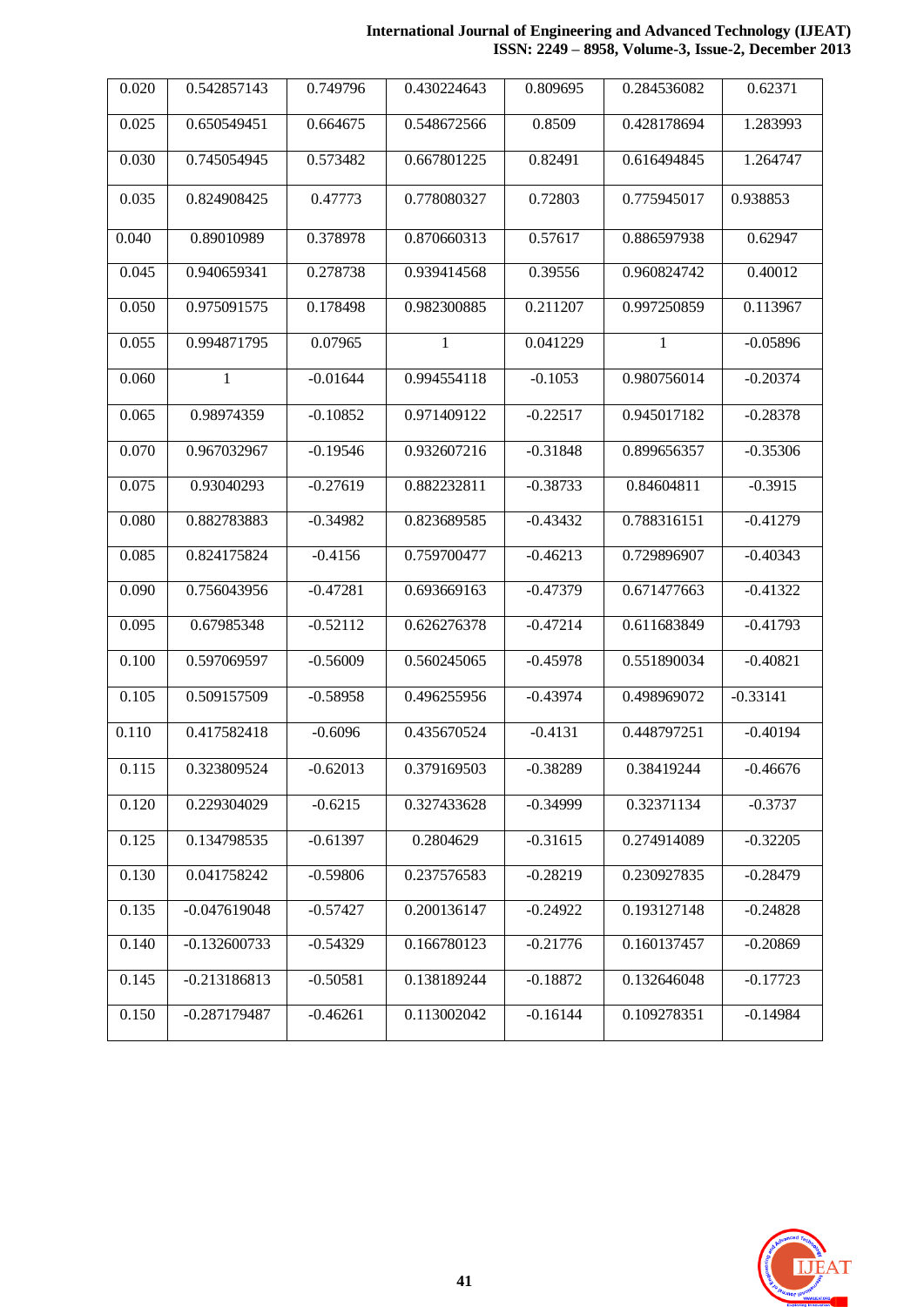## **Linear Characterization of Engine Mount and Body Mount for Crash Analysis**



Fig. (5): Displacement curve







Fig. (7): Displacement-velocity curve for no excitation



excitation



Fig. (9): Displacement-velocity curve with Fourier Equivalent Wave excitation

The curves shown above are compared i.e. from the comparison of curves obtained from analytical computations for no excitation, half-sine excitation and Fourier equivalent wave, we can draw some conclusions. These are:

- 1) The displacement predicted by half-sine excitation is equivalent to Fourier equivalent wave (FEW represents the actual crash pulse)
- 2) The breakage of the mount may occur after it has displaced as predicted by half-sine excitation.
- 3) The boundary conditions are well satisfied by the model, and thus the mathematical model can be used in future as standard tool to predict the deformations and velocity of the mounts at the initial stage.
- 4) The velocity curve obtained by the half-sine excitation when compared with the one obtained by FEW is comparable and this proves the success of adopted methodology, because Fourier equivalent wave in this case is representing the actual crash pulse.
- 5) The maximum displacement always occurs when the velocity is zero, which is the absolute theoretical